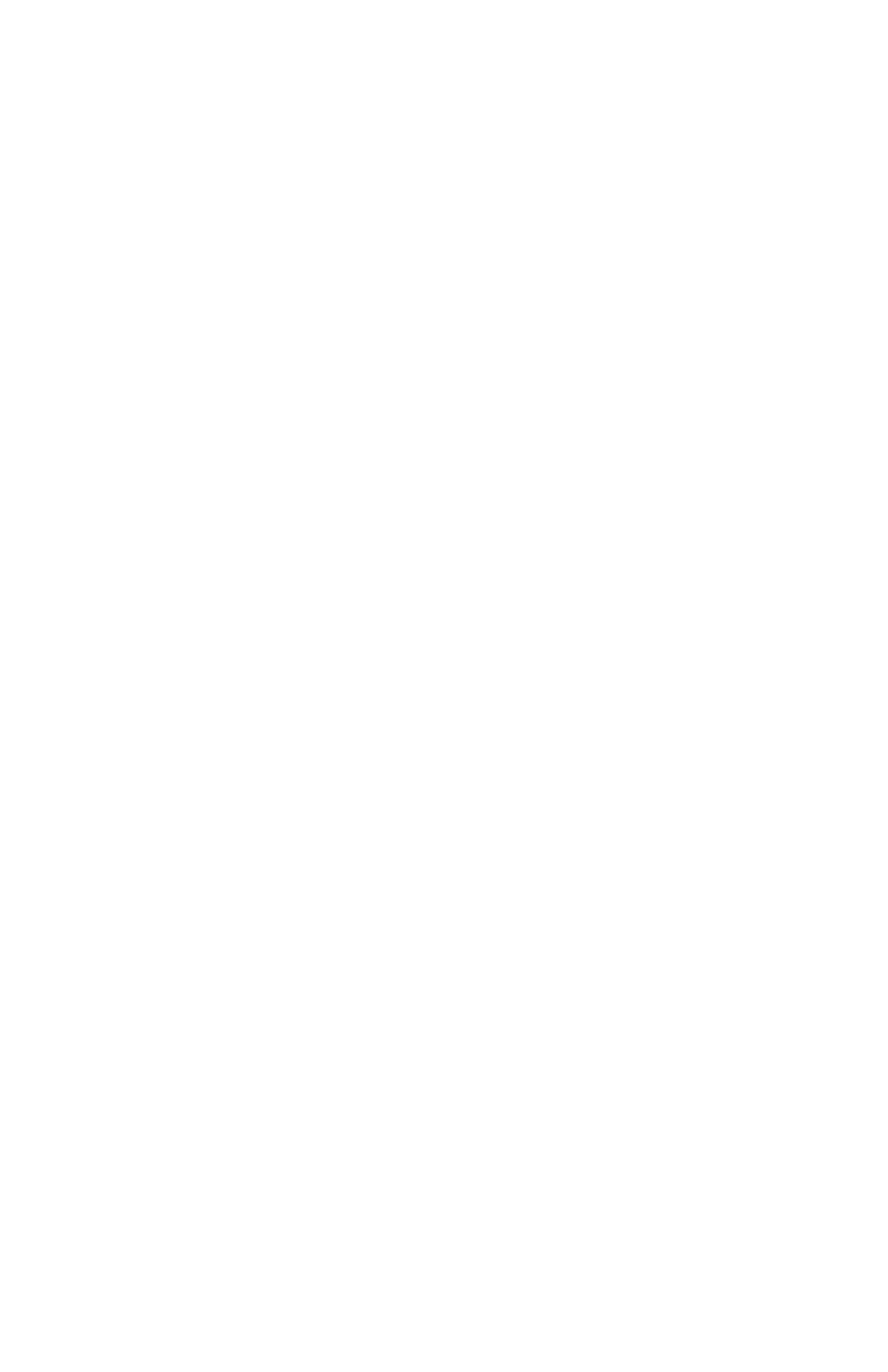**MATTHEW 10.24–28**<br>A student doesn't get a better desk than her teacher.<br>A laborar doesn't make more money than his boss. Be *A student doesn't get a better desk than her teacher. A laborer doesn't make more money than his boss. Be content—pleased, even—when you, my students, my harvest hands, get the same treatment I get. If they call me, the Master, 'Dungface,' what can the workers expect?*

*Don't be intimidated. Eventually everything is going to be out in the open, and everyone will know how things really are. So don't hesitate to go public now.*

*Don't be bluffed into silence by the threats of bullies. There's nothing they can do to your soul, your core being. Save your fear for God, who holds your entire life—body and soul.*

### **Talk about a flop**

Jesus wants his followers to know that at times, the going will get tough. And when they do, who we are, how true we stay to the call will determine success. But we're not talking about successes, in this series we're talking about flops. Here's a doozy. The following appeared in the Redwood Falls Gazette in tiny Wabasso, MN:

"Kathleen Dehmlow Schunk was born on March 19, 1938 to Joseph and Gertrude Schunk…. She married Dennis Dehmlow…in 1957 and had two children Gina and Jay. In 1962 she became pregnant by her husband's brother Lyle Dehmlow and moved to California. She abandoned her children, Gina and Jay who were then raised by her parents Mr. and Mrs. Joseph Schunk. She passed away on May 31, 2018 in Springfield and will now face judgment. She will not be missed by Gina and Jay, and they understand that this world is a better place without her."

Ouch. Obviously one-sided and rooted in a lot of pain, Kathleen Dehmlow Schunk was a flop, in the eyes of her children.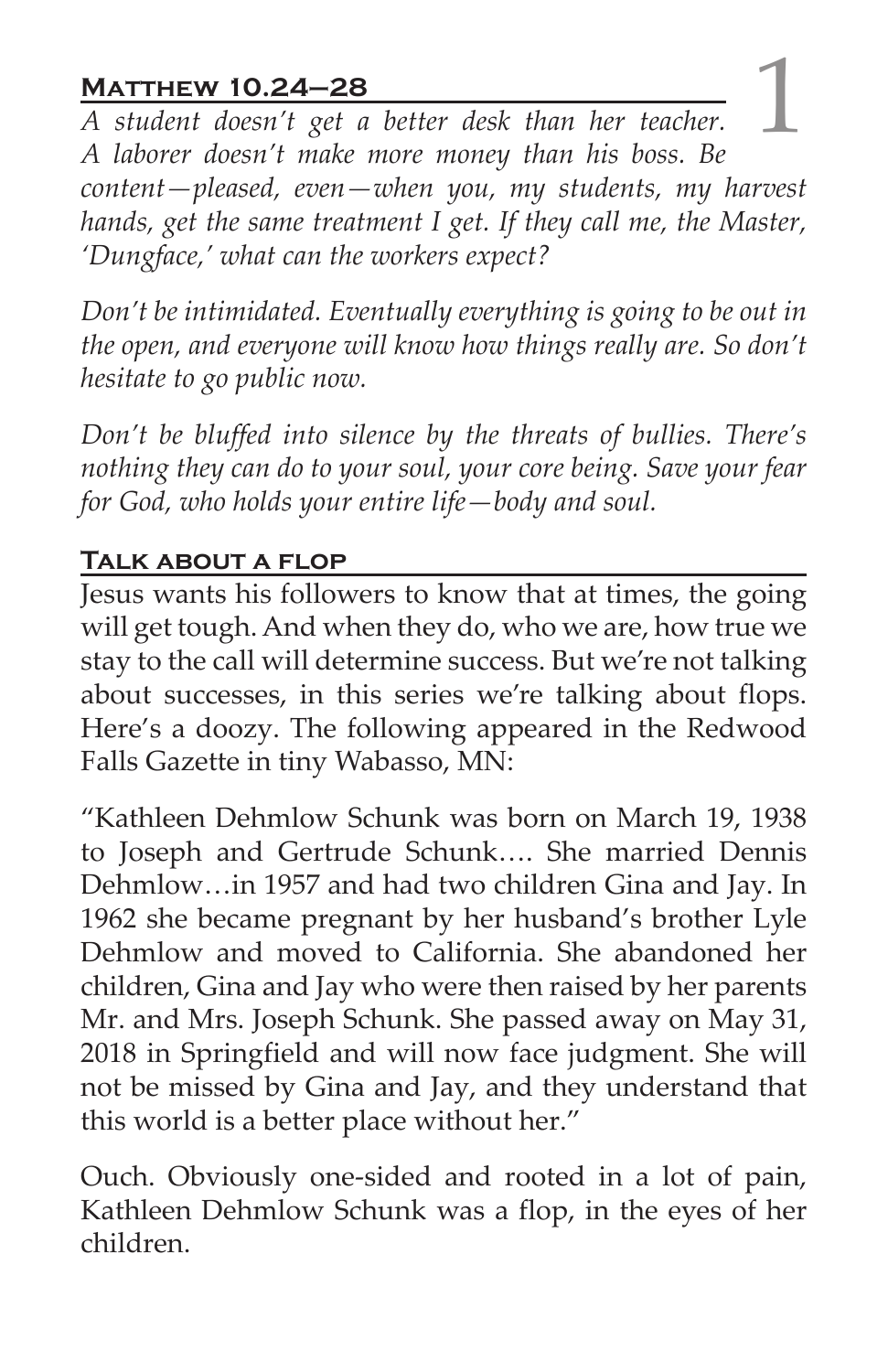2 In our movie of the day, *Thor: Ragnarok*, true to Norse<br>mythology, the characters are supremely concerned with their legacies or measure of success. Thor, god of thunder and lightning, always identifies himself as "Thor son of Odin." And success is measured by how they serve and protect their people, humanity. The villain, on the other hand, is concerned with only ego, vengeance and power. We're not going to talk about whether this movie is a flop or success, but how we think about serving with courage and care.

### **Reflect on time with family**

A couple of weeks ago I was on vacation—back home to Arizona to see my family, and in Southern California to meet my new nephew, son to Karin's brother. I don't know about you, but when I go back home I tend to do a lot of reflecting.

Familiar places remind you of some of the best and the worst. We laugh about it now, but I showed my kids the hospital I was at when after I was run over by that van. Driving by my High School alma mater the memories come flooding back. *That's where I was bullied by that senior. That's where I bullied a sophomore. That was Mr. Randall's office where I learned an important life lesson. I was standing right there when…and so on.*

But deeper than that are the memories about who I thought I would be at this stage in life or later. *Who did you want to be? How did you want to be? How did you see your life unfolding? Where did you set your sights?* Certainly none of us wanted to be a flop. Would we be a success?

For me this trip home brought a new reality. My aunt, who suffers from Alzheimer's, now lives in a full time care facility. It was the first time I had been to my aunt and uncle's house without her there. This gave me pause to think about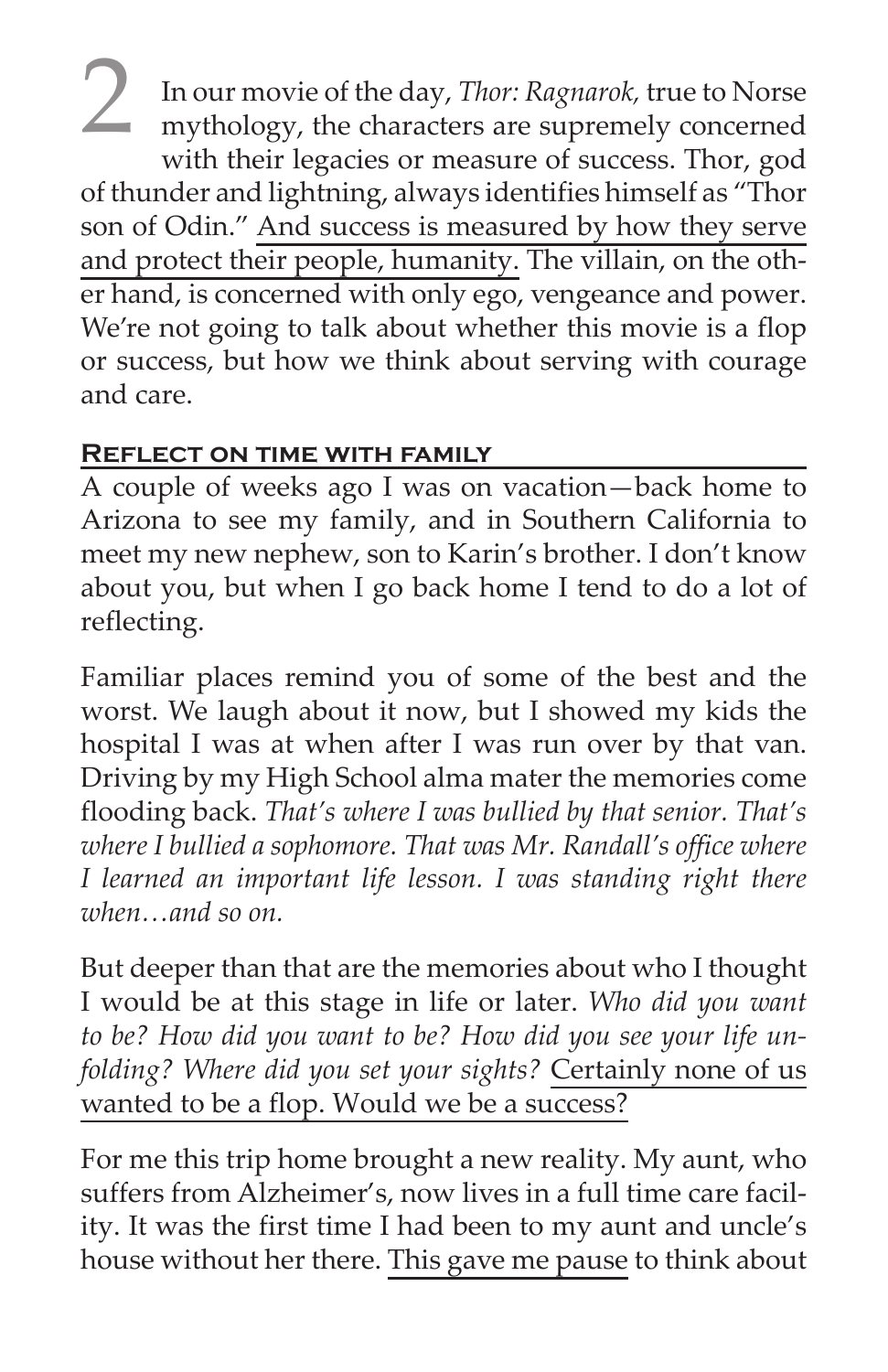the times in my life when she was there for me as my mother battled cancer and eventually died. Though these days she's a foggy reflection of her former self, she was a success. In my world she is a success because she cared and she had the courage to enter a difficult situation when she could have done the bare minimum.

\_\_\_\_\_\_\_\_\_\_\_\_\_\_\_\_\_\_\_\_\_\_\_\_\_\_\_\_\_\_\_\_\_\_\_\_\_\_\_\_\_\_\_\_\_\_\_\_\_\_\_

How will our children and children's children and nieces and nephews look back on us? As individuals. But also throwing the circles wider, as a congregation, as a country, as a world? Will they view us as those who had courage? Those who cared? I'm not terribly reactive or big on  $\overline{hy}$ perbole, but don't think it is hyperbole to say that we face some of the most important moments in our denomination and our country. When the time comes to write the obituary for this decade or time period in history, how will it read? Will we be viewed as a success, or a flop?

Sadly, what I see whether we are talking about our denomination or country is a profound lack of courage and kindness, especially among our leaders.

I also believe this is a pivotal moment in this congregation's history. We are strong, loving—we care. Are we also courageous and passionate?

In all of these cases, national, denominational, congregational, it is challenging to see beyond what it right in front of us, to imagine that God has given us the tools and the strength to lead a change, or love without restraint, or to take a risk for the future.

In the clip we're about to see from the movie *Thor: Ragnarok,* Thor is flopping big time. He is losing a battle for his

\_\_\_\_\_\_\_\_\_\_\_\_\_\_\_\_\_\_\_\_\_\_\_\_\_\_\_\_\_\_\_\_\_\_\_\_\_\_\_\_\_\_\_\_\_\_\_\_\_\_\_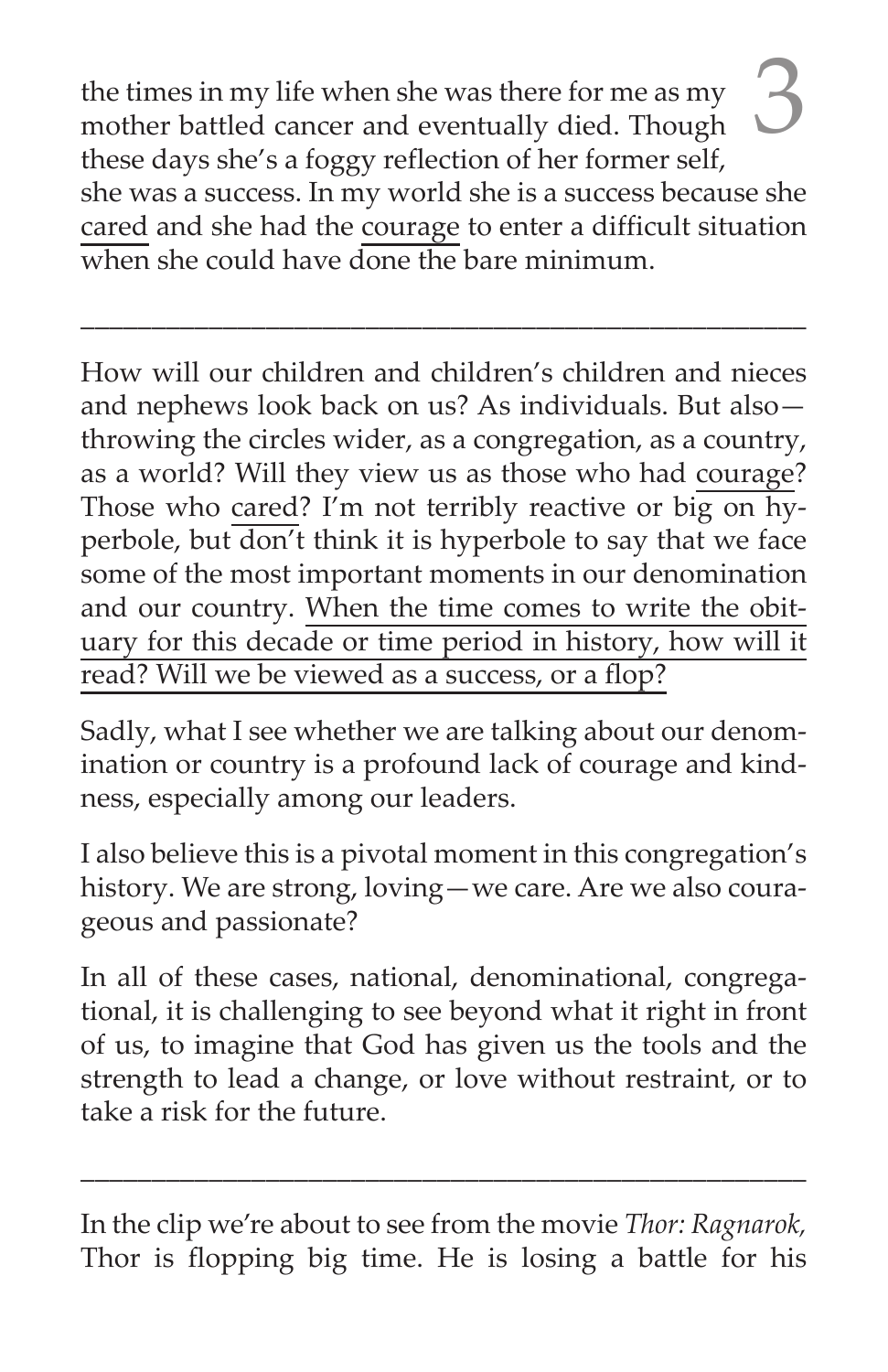homeland and people. He is trapped, tortured, just lost an eye and sees no hope of victory. His iconic hammer—the tool he has relied upon—has been destroyed. He's grieving the death of his father, feels like a failure because homeland, Asgard is about to be destroyed. Then he has a vision. This is that vision with his father.

Do any of Thor's objections sound familiar to us?

- The forces against us are too powerful.
- I don't have the tools.
- I don't think I have the strength.

To which the great God replies:

- You think the forces against you are too powerful? You're only seeing half the picture.
- And you have all the tools you need—you have the great spark within.
- You don't think you have the strength—You are meant to serve and you're stronger than you think.

So what am I getting at here? Am I talking about national policies? Yeah. Am I talking about our family dynamics? That too. Along with denominational and global politics. What protects humanity? What honors the spark of divinity that shines within everyone? How do we tap into God, our ultimate source of strength?

Don't be intimidated. Eventually everything is going to be out in the open, and everyone will know how things really are. So don't hesitate to go public now.

Don't be bluffed into silence by the threats of bullies. There's nothing they can do to your soul, your core being. [Save your fear for God, who holds your entire life—body and soul—in his hands.]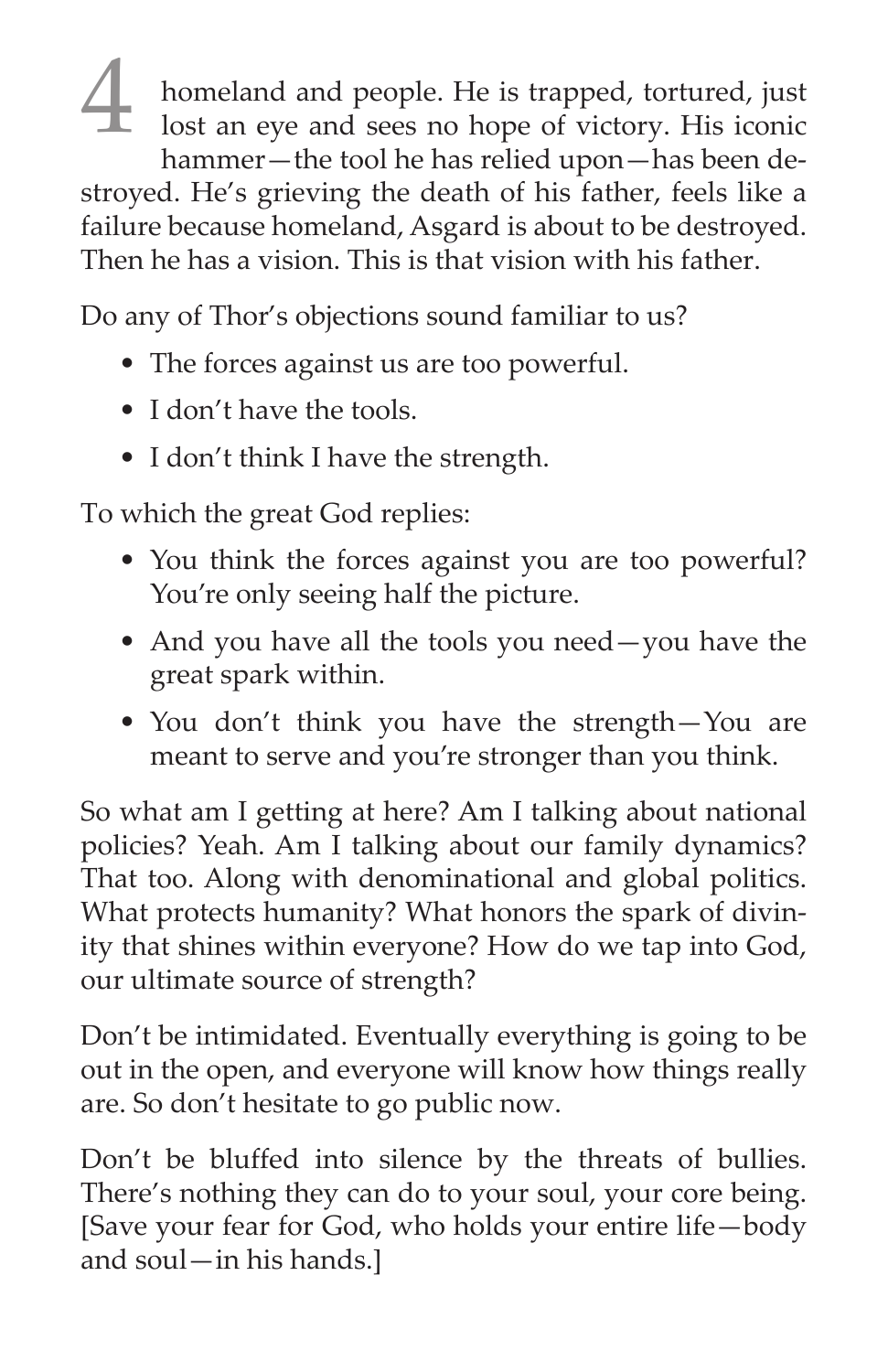Like I said during Children's Time: we can all help  $\overline{\phantom{a}}$ <br>and ask for help. We don't have to be gods or superheroes to be great and serve with courage and care.